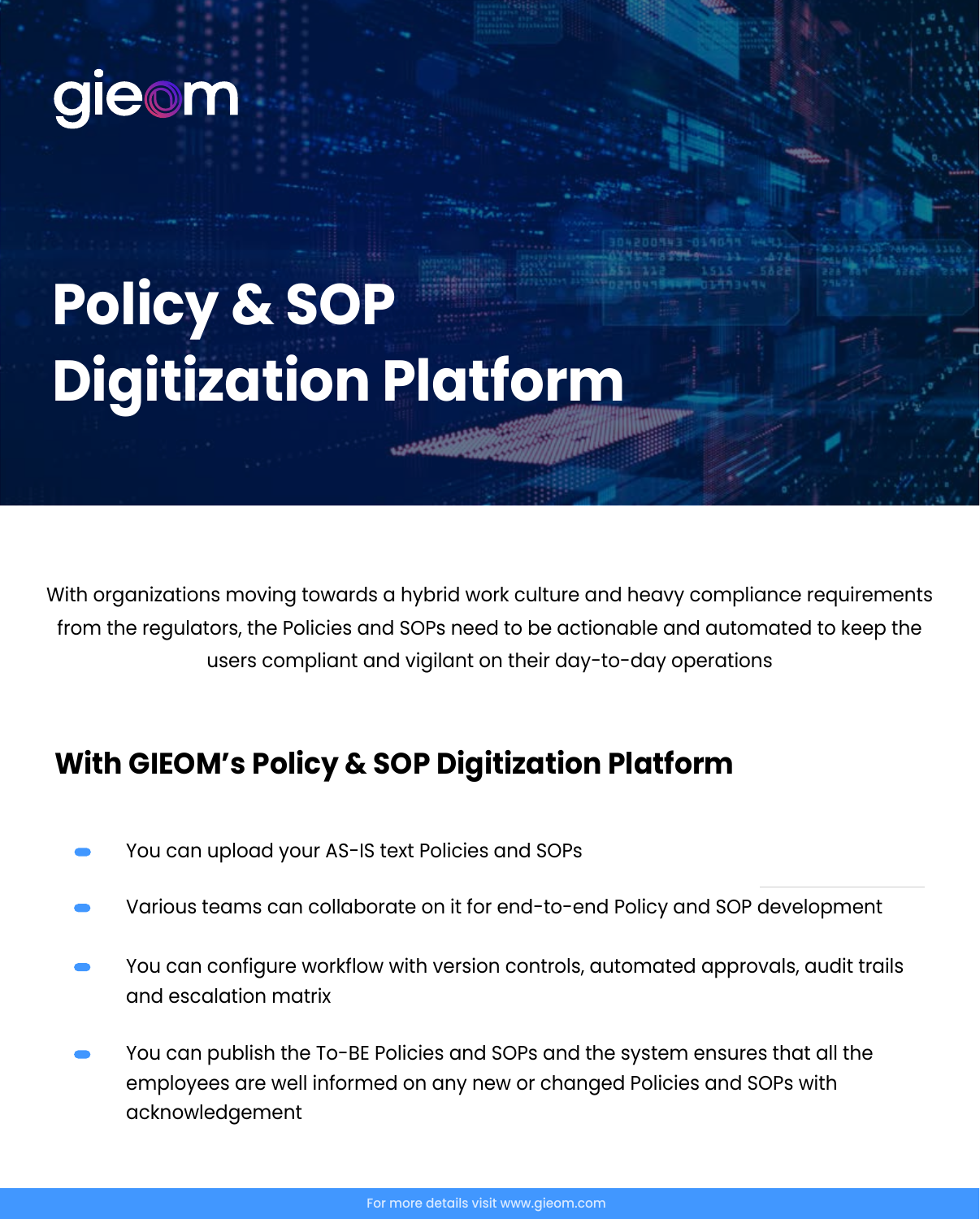## **Benefits for the Employees**



Intuitive access control portal with personalized dashboards to view the role based related Policies and SOPs



Action centre with to view any changes in Policies and SOPs with acknowledgement



Functionality to ask queries on any Policies and SOPs in system



Gamified assessment with training progress tracker

| л. |  |
|----|--|
|    |  |
|    |  |

Quick Search Engine and favourites for immediate reference